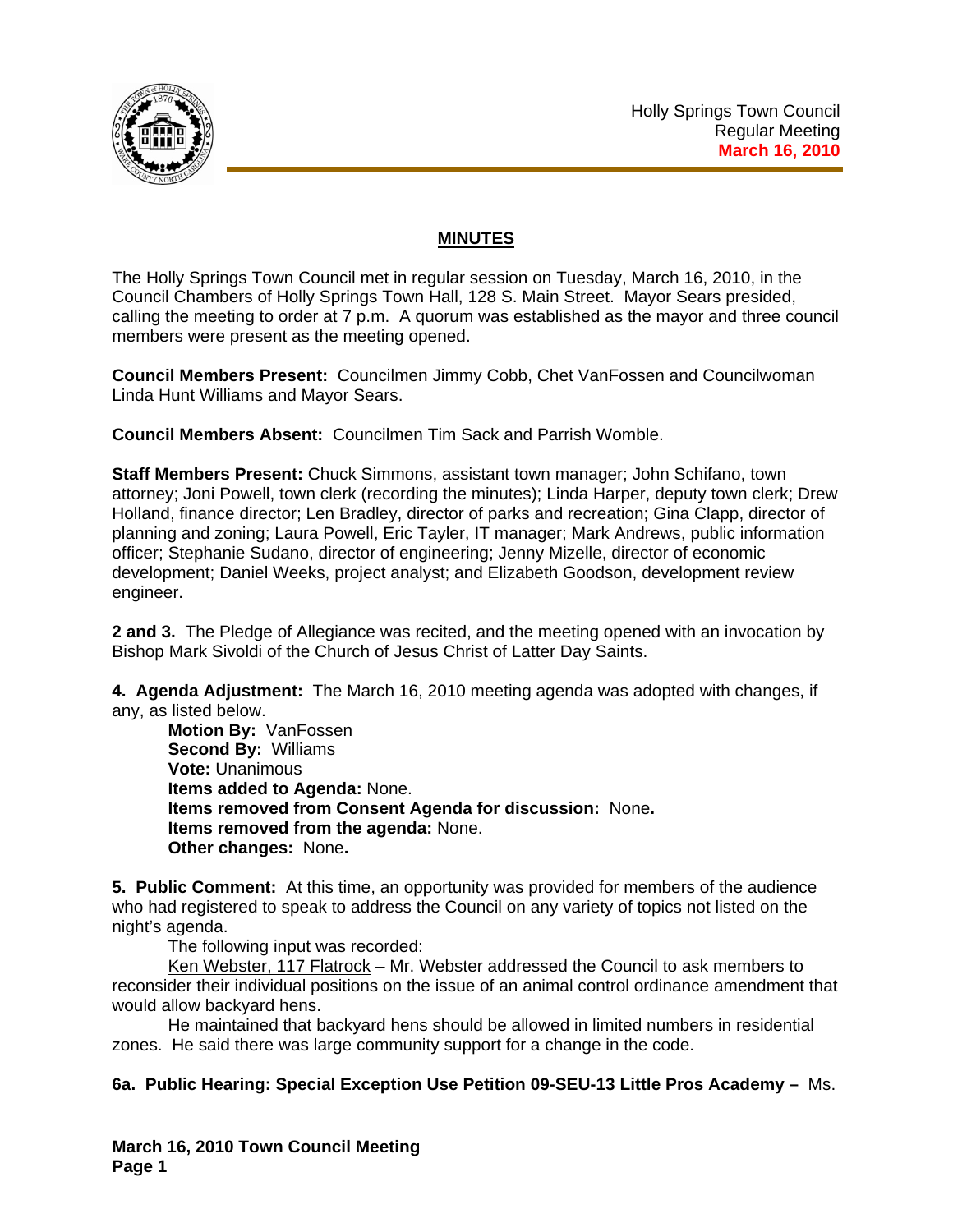L. Powell said the Town has received a request for a 13,300-square-foot private school to be located near the intersection of Holly Springs Road and G.B. Alford Highway.

 She said the subject parcel is split-zoned with Local Business as well as R-8. A private school is designated as a special exception use in R-8, which is why the entire development plan is classified as such.

 This development would be using only a portion of the parcel; lots that are developed after this must be designed to create a harmonious development throughout what would eventually become an integrated center.

 She said also, the school is requesting a variance of development standards to allow for 43 additional parking spaces.

 With that explanation completed, Mayor Sears opened the public hearing to accept sworn testimony. The following testimony was recorded under oath administered by the Deputy Town Clerk:

Susan Whitley, 101 Tuska Hills Drive -- Ms. Whitley addressed the Council to ask some questions about the project. She asked what the hours of operation would be; she asked if the roadway she lives on would be used to access the site.

 Art Scheaffer, 224 Saranac Ridge Drive -- Mr. Scheaffer addressed the Council to say he felt like the request for additional parking should be granted to ensure there is adequate parking.

 Tim Summerville, 4900 Waters Edge Drive, Raleigh, -- Mr. Summerville addressed the questions about parking and site access. He said the parking increase is being requested to not only serve the school during morning and afternoon arrivals and departures, but during the day for future non-residential uses that are planned for the site. He said there would be a pedestrian connection, but not a roadway access, from Onodonga Ct.

 Eli Zablud -- Mr. Zablud, the applicant, said the hours of operation for the school would be 7 a.m. to 6 p.m.

There being no further testimony, the public hearing was closed.

Councilman VanFossen asked for clarification about the parking spaces request. Mr. Summerville had testified that the additional parking spaces were being requested not only for the school, but for future additional uses on the property.

After thinking the issue through, Councilman VanFossen said he understood the logic and had no problem with the additional parking.

 **Action #1:** The Council approved a motion to make and accept the findings of fact to be recorded in the minutes for a variance from Unified Development Ordinance Section 7.04 Table 7.04-D., to allow for 43 additional parking spaces for Special Exception Use Petition #09-SEU-13 for Little Pros Academy as submitted by EDR Engineering.

A *variance* may be granted by the Council if competent and substantial evidence is presented by the applicant which persuades the Council to either reach each of the following conclusions independently or be reasonably able to meet these conclusions upon implementation of conditions by the Council:

1. There are practical difficulties or unnecessary hardships that would result from carrying out the strict letter of the UDO. The Board may reach this conclusion if it finds each of the following:

- a. Based on the size, shape, topography, location, or surroundings, the applicant is prohibited from enjoying the same privileges as other properties in the vicinity and zoning classification in which the property is situated when the UDO is strictly applied;
- b. The hardship of which the applicant complains results from unique circumstances related to the applicant's property;
- c. The hardship results from the application of the UDO to the property;
- d. The hardship is not the result of the applicant's own actions; and,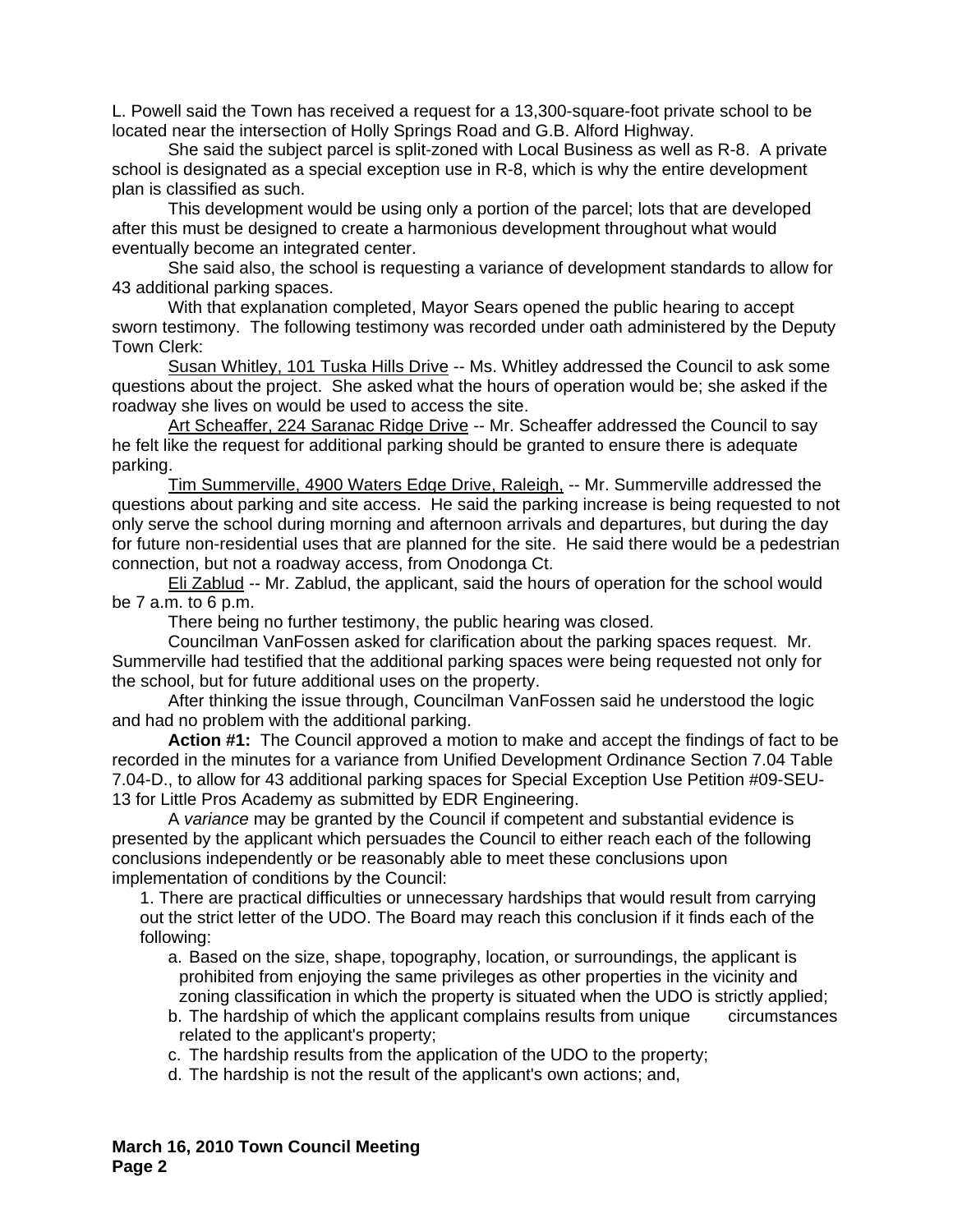e. The variance if granted must be the absolute minimum needed in order to correct the hardship.

2. The variance is in harmony with the general purpose and intent of the UDO and preserves its spirit.

3. Granting the variance assures the public safety and welfare and does substantial justice. **Motion By:** Williams

**Second By:** VanFossen **Vote:** Unanimous

 **Action #2:** Having made findings of fact that the petition meets the requirements to be granted a variance, the Council approved a motion to grant Variance #10-VAR-02 from UDO Section 7.04 Table 7.04-D., to allow for 43 additional parking spaces for Little Pros Academy with the following condition:

1. This Variance is granted in conjunction with Special Exception Use #09-SEU-13 for Little Pros Academy as submitted by EDR Engineering. If such Special Exception Use is not approved or becomes invalid, such variance will no longer be valid.

**Motion By:** Williams **Second By:** VanFossen **Vote:** Unanimous

At this time, Ms. Powell introduced the topic of the Special Exception Use for the school. She said the school is proposed to be about 13,000 square feet, and she detailed for the Council the landscaping plan and noted that the Planning Board had recommended that the site be treated with some additional buffering at the shared property line.

Councilman VanFossen asked what fence materials would be used.

Ms. Powell said the petition notes a vinyl-coated chain link fence with plastic slats.

The Planning Board recommends approval of the plan, Ms. Powell reported.

With that explanation completed, Mayor Sears opened the public hearing to accept sworn testimony. The following testimony was recorded under oath administered by the Deputy Town Clerk:

Eric Meier, 229 Saranac Ridge – Mr. Meier said his concern is about the retention pond that would back up to his neighborhood.

Lori Hrehor, 317 Saranac Ridge – Ms. Hrehor said she is concerned about noise and the non-residential nature of the property use. She said she believed that the plans featured fencing that appeared to be privacy fencing and not chain link.

There being no further testimony, the public hearing was closed.

Councilman VanFossen said he felt the testifier had a point about fence material and that the developer might be amenable to changing it. He said the Town already asked the developer to increase the buffering from the required semi-opaque to opaque, and so the applicant had exceeded requirements.

After discussion, he suggested that the Town add a condition to the permit that opaque inserts would be used with the vinyl-coated chain link fence, which would be six feet high.

Councilwoman Williams asked about mosquito control and the fence height around the pond.

Ms. Goodson said the storm water wetland is required, and if there are problems with mosquitoes, the Town would respond and work with the owners to correct any problems.

In discussion, the Council agreed to add to conditions that a fence would be installed around the detention pond, and the design of the fence would be identical to a similar pond fence at Holly Ridge school on Holly Springs Road.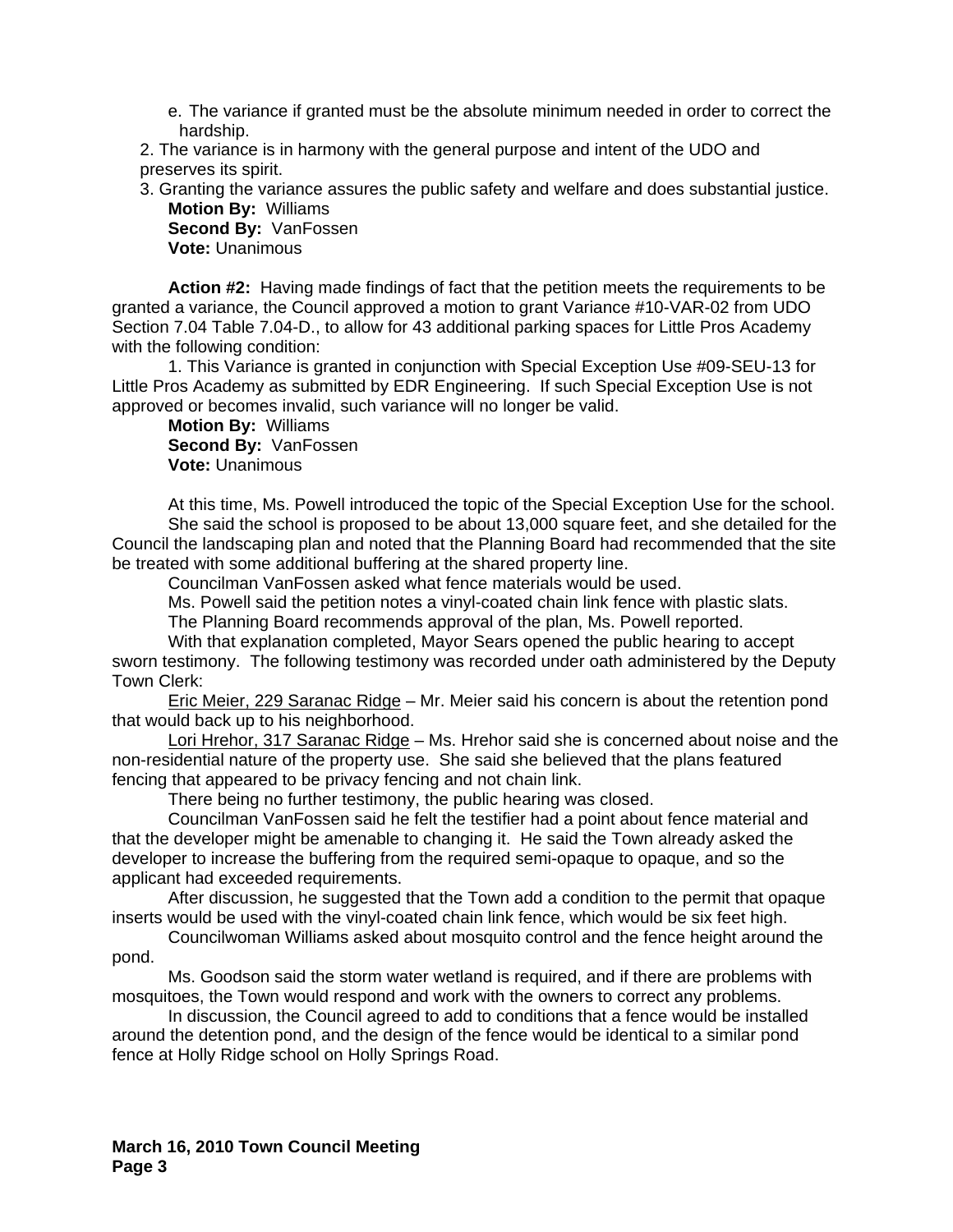**Action #3:** The Council approved a motion to make and accept the findings of fact to be recorded in the minutes for Special Exception Use Petition #09-SEU-13 for Little Pros Academy to allow for a private school in R-8: Residential zoning district as submitted by EDR Engineering Project Number 08-292, dated revised 2/8/2010.

#### Special Exception Use Findings of Fact:

 A special exception use may only be granted upon the presentation of sufficient evidence to enable a written determination that:

- a. The proposed use will not be injurious to the public health, safety, comfort, community moral standards, convenience or general welfare;
- b. The proposed use will not injure or adversely affect the adjacent area;
- c. The proposed use will be consistent with the character of the district, land uses authorized therein, and the Town of Holly Springs Comprehensive Plan;
- d. The proposed use shall conform to all development standards of the applicable district (unless a waiver of such development standards is requested as part of the special exception use petition and approved as set forth above, in which case the proposed use shall conform to the terms and conditions of such waiver).
- e. Access drives or driveways are or will be sufficient in size and properly located to: ensure automotive and pedestrian safety and convenience, traffic flow as set forth in Section 7.09 – Pedestrian Circulation and Vehicular Area Design; and, control and access in case of fire or other emergency;
- f. Off-street parking areas, off-street loading areas, trash enclosures, trash pick-up and removal, and other service areas are located so as to be safe, convenient, allow for access in case of emergency, and to minimize economic, glare, odor, and other impacts on adioining properties and properties in the general neighborhood;
- g. The lot, building or structure proposed for the use has adequate restroom facilities, cooking facilities, safety equipment (smoke alarms, floatation devices, etc.), or any other service or equipment necessary to provide for the needs of those persons whom may work at, visit or own property nearby to the proposed use;
- h. Utilities, schools, fire, police and other necessary public and private facilities and services will be adequate to handle the needs of the proposed use;
- i. The location and arrangement of the use on the site, screening, buffering, landscaping, and pedestrian ways harmonize with adjoining properties and the general area and minimize adverse impacts; and,
- j. The type, size, and intensity of the proposed use (including but not limited to such considerations as the hours of operation and numbers of people who are likely to utilize or be attracted to the use) will not have significant adverse impacts on adjoining properties or the neighborhood.

**Motion By:** Williams **Second By:** Cobb **Vote:** Unanimous

*A* c*opy of the Special Exception Use Petition 09-SEU-13 addressing the findings of fact is incorporated into these minutes as addendum pages.* 

**Action #4:** Having made findings of fact that the project meets the requirements to be granted a Special Exception Use, the Council approved a motion to approve Special Exception Use Petition #09-SEU-13 for Little Pros Academy as submitted by EDR Engineering Project Number 08-292, dated revised 2/8/2010 with the following conditions.

1. At the time of any additional development on this 8.4 acre site, a Master Plan will be required in addition to any development petition request.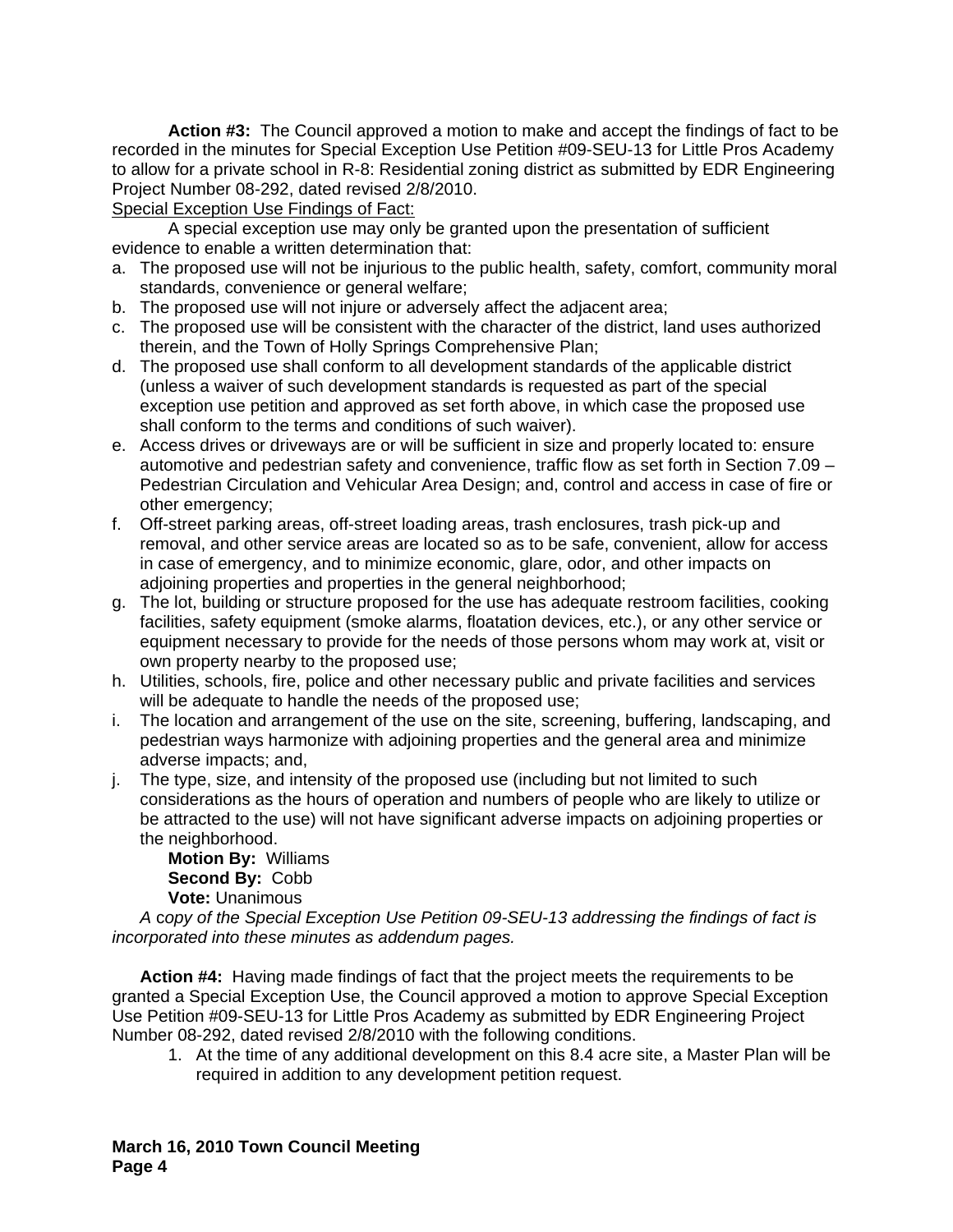- 2. GB Alford Highway (NC55 Bypass) will be widened in the future to a 6 lane crosssection. This widening will require additional right-of-way along the frontage of this property. Any additional design for this site will need to reserve area accordingly to accommodate a change in right-of-way when needed in the future.
- 3. At the time that the use of this parcel changes in the future or additional uses are added, the TIA will need to be revised and additional improvements will be necessary.
- 4. This project will be required to meet the Town of Holly Springs NPDES Ph. II Post Construction Stormwater Ordinance.
- 5. The following items are required to be addressed with the first construction drawing submittal:

a. Final Gravity Sewer Line Sizing Report will be required for all lines that are stubbed to adjacent upstream properties. Include calculations to document line sizes, adequacy of proposed sanitary sewer lines to serve all future upstream development.

b. Increases in 100 yr. backwater elevations at downstream structures will not be allowed.

c. Provide Stormwater Performance and Maintenance Sureties information for the BMP including draft Operation and Maintenance Agreement (Form 16024), and PE cost estimate for the stormwater performance surety of the BMP is required.

d. Provide a revised Stormwater Fee-in-Lieu Request Form (16006) for the Cape Fear River Basin.

e. Water from BMP outlet or spillway cannot be directed toward the adjacent residential lots.

f. A fence will be required around the proposed stormwater wetlands. The fence must meet the requirements of the Town of Holly Springs Planning Department.

- 6. Opaque inserts will be used in the vinyl-coated chain link fence, which will be installed at a height of six feet.
- 7. A fence of similar appearance to one surrounding a pond on school property on Holly Springs Road shall be installed around the detention pond.

## **Motion By:** Williams

## **Second By:** Cobb

**Amended Motion By:** Councilman VanFossen asked that the motion to be amended to include conditions stemming from discussions.

#### **Amendment Seconded By**: Williams

**Vote:** Unanimous

**6b. Public Hearing: Special Exception Use Petition 10-SEU-01 –** Ms. L. Powell said the Town has received a request to have an accessory dwelling within a basement of a singlefamily residence in the Woodcreek subdivision, more specifically at 213 Hidden Stream Drive.

 She explained the potential buyers would like to add a kitchen and a laundry room in order to have their mother-in-law reside in the residence. Woodcreek is zoned R-10CU, and within that zoning district, an accessory dwelling is a special exception use.

With that explanation completed, Mayor Sears opened the public hearing to accept sworn testimony. The following testimony was recorded under oath administered by the Deputy Town Clerk:

Shane McLeod, -- Mr. McLeod is the builder, and he testified that the Woodcreek homeowners association would not, in the future, allow rental of the basement apartment.

There being no further testimony, the public hearing was closed.

**Action #1:** The Council approved a motion to make and accept the Findings of Fact to be recorded in the minutes for Special Exception Use #10-SEU-01 to allow for an Accessory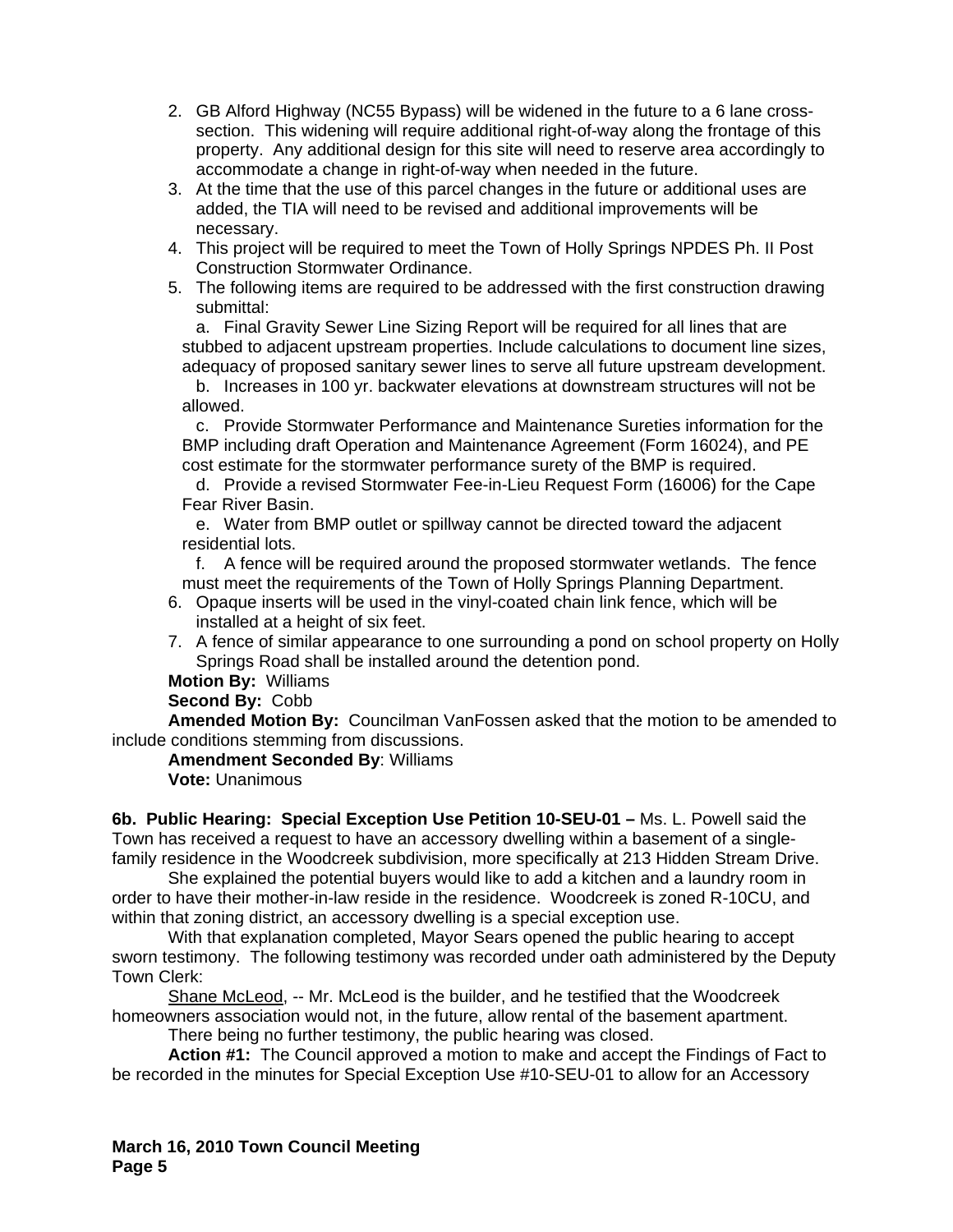Dwelling at the property located at 213 Hidden Stream Drive, Wake County PIN 0659682434. Special Exception Use Findings of Fact:

A special exception use may only be granted upon the presentation of sufficient evidence to enable a written determination that:

- a. The proposed use will not be injurious to the public health, safety, comfort, community moral standards, convenience or general welfare;
- b. The proposed use will not injure or adversely affect the adjacent area;
- c. The proposed use will be consistent with the character of the district, land uses authorized therein, and the Town of Holly Springs Comprehensive Plan;
- d. The proposed use shall conform to all development standards of the applicable district (unless a waiver of such development standards is requested as part of the special exception use petition and approved as set forth above, in which case the proposed use shall conform to the terms and conditions of such waiver).
- e. Access drives or driveways are or will be sufficient in size and properly located to: ensure automotive and pedestrian safety and convenience, traffic flow as set forth in Section 7.09 – Pedestrian Circulation and Vehicular Area Design; and, control and access in case of fire or other emergency;
- f. Off-street parking areas, off-street loading areas, trash enclosures, trash pick-up and removal, and other service areas are located so as to be safe, convenient, allow for access in case of emergency, and to minimize economic, glare, odor, and other impacts on adjoining properties and properties in the general neighborhood;
- g. The lot, building or structure proposed for the use has adequate restroom facilities, cooking facilities, safety equipment (smoke alarms, floatation devices, etc.), or any other service or equipment necessary to provide for the needs of those persons whom may work at, visit or own property nearby to the proposed use;
- h. Utilities, schools, fire, police and other necessary public and private facilities and services will be adequate to handle the needs of the proposed use;
- i. The location and arrangement of the use on the site, screening, buffering, landscaping, and pedestrian ways harmonize with adjoining properties and the general area and minimize adverse impacts; and,
- j. The type, size, and intensity of the proposed use (including but not limited to such considerations as the hours of operation and numbers of people who are likely to utilize or be attracted to the use) will not have significant adverse impacts on adjoining properties or the neighborhood.

**Motion By:** VanFossen **Second By:** Williams **Vote:** Unanimous

*A* c*opy of the Special Exception Use Petition 10-SEU-01 addressing the findings of fact is incorporated into these minutes as addendum pages.* 

**Action #2:** Having made the findings of fact, the Council approved a motion to grant Special Exception Use #10-SEU-01 to allow for an Accessory Dwelling at 213 Hidden Stream Drive, Wake County PIN 0659682434.

**Motion By:** VanFossen **Second By:** Cobb **Vote:** Unanimous

**6c. Public Hearing: Community Development Block Grant –** Ms. Mizelle said the Town of Holly Springs is considering submitting an application to the North Carolina Department of Commerce, Division of Community Assistance, for a housing development grant in support of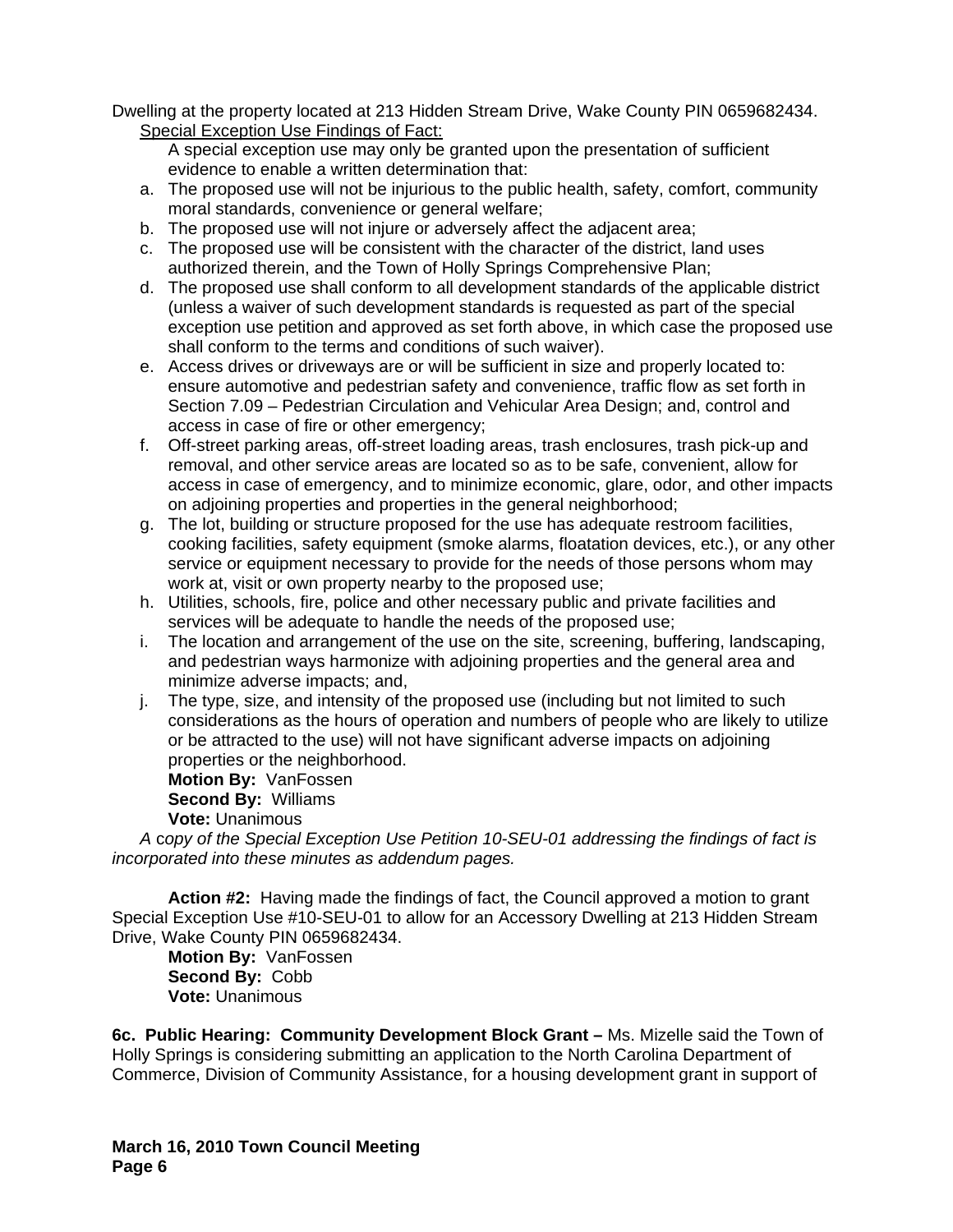Woods at Avent Ferry, a proposed senior housing multi-family development.

 She said the purpose of the public hearing is to accept comments from the community on the plan to submit an application for \$250,000 grant to be used for water, sewer and/or roadway improvements for the project.

 With that explanation completed, Mayor Sears opened the public hearing. The following comments were recorded: None.

There being no comments, the public hearing was closed.

 **Action:** The Council directed staff to proceed with the CDBG application.

**7. Consent Agenda:** The Council approved a motion to approve all items on the Consent Agenda. The motion carried following a motion by Councilman VanFossen, a second by Councilman Cobb and a unanimous vote. The following actions were affected:

7a. Minutes – The Council approved minutes of the Council's regular meetings held on Aug. 4, 2009 and March 2, 2010.

7b. Budget Amendment Report - The Council received monthly report of amendments to the FY 2009-10 budget approved by the town manager. *A* c*opy of budget amendment report is incorporated into these minutes as an addendum page.*

7c. Environment Assessment Study, Phase 2 – The Council retained Withers and Ravenel for \$4,100 for the completion of a Phase 2 Environmental Assessment study for potential extension of water and sewer services into the Friendship area.

7d. Methodist Church Parking Lot Change Order 4 – The Council approved construction contract Change Order 4 to increase work or scope at a cost of \$14,900 in the Methodist Church downtown parking lot project.

7e. Water Shortage and Conservation Codes Amendment- The Council authorized an ordinance to amend the Town's Water Shortage and Conservation Codes to allow unrestricted water use for uses defined as "essential uses."

7f. Reclaimed Water Bulk Loading Station Change Order 9 - The Council approved construction contract Change Order 9 in the amount of \$108,941.20 to install reclaimed water bulk loading station and to increase the contract time by 61 weather days.

**8a. Parking Limits Ordinance 10-02** – Mr. Schifano said pursuant to a request from Councilman Womble regarding establishing a time limit for parking on Center Street, this ordinance and resolution was created. In order to establish legally enforceable time restrictions on parking in a designated zone, the town council must first establish an ordinance, then designate a particular parking location as a time-limited zone.

Councilman Vanfossen said the Council might want to table the issue until Councilman Womble was in attendance since he brought up the issue. He said he is not sure there is a real problem, but he would want to hear from Councilman Womble first.

**Action:** The Council approved a motion to table the issue until the April 4, 2010 Council meeting.

**Motion By:** Cobb **Second By:** VanFossen **Vote:** Unanimous

**9. Other Business:** Councilwoman Williams said there is lots of litter on Sunset Lake Road north of Holly Springs Road.

**10. Manager's Report:** None.

**11. Closed Session:** None.